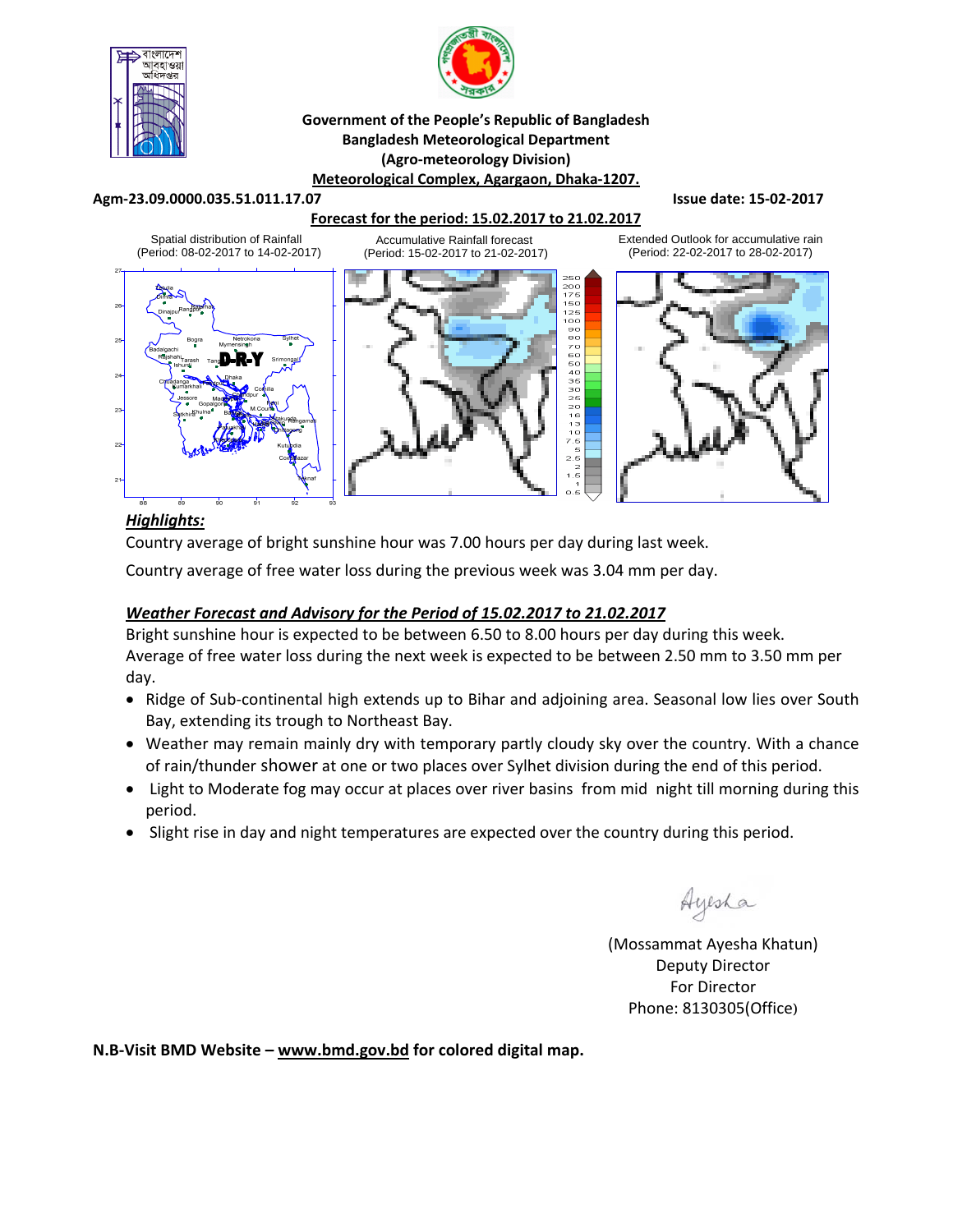



## **Bengali Version** পৰ্বাভাস, সময়: **১৫-০২-২০১৭ থেকে ২১-০২-২০১৭**

Spatial distribution of Rainfall (Period: 08-02-2017 to 14-02-2017)



Accumulative Rainfall forecast (Period: 15-02-2017 to 21-02-2017)



Extended Outlook for accumulative rain (Period: 22-02-2017 to 28-02-2017)



প্ৰধান বৈশিষ্ট্য সমূহঃ-

গত সপ্তাহে দেশের দৈনিক উজ্জুল সূর্যকিরণ কালের গড় ৭.০০ ঘন্টা ছিল । গত সপ্তাহে দেশের দৈনিক বাষ্পীভবনের গড় ৩.০৪ মিঃ মিঃ ছিল।

# <u> আবহাওয়ার পূর্বাভাসঃ- ১৫-০২-২০১৭ থেকে ২১-০২-২০১৭ ইং পর্যন্ত।</u>

এ সপ্তাহে দৈনিক উজ্জল সূর্য কিরণ কাল ৬.৫০ থেকে ৮.০০ ঘন্টার মধ্যে থাকতে পারে ।

আগামী সপ্তাহের বাষ্পীভবনের দৈনিক গড় ২.৫০ মিঃ মিঃ থেকে ৩.৫০ মিঃ মিঃ থাকতে পারে।

- $\bullet$  উপ-মহাদেশীয় উচ্চচাপ বলয়ের বর্ধিতাংশ বিহার ও তৎসংলগ্ন এলাকায় অবস্থান করছে। মৌসুমী লঘুচাপ দক্ষিণ *বঙ্গোপসাগরে অবস্থান করছে, যার বধিতাংশ উত্তর-পূর্ব বঙ্গোপসাগর পর্যন্ত বিস্তৃত রয়েছে।*
- এ সময়ের আকাশ অস্থায়ীভাবে আংশিক মেঘলাসহ সারাদেশের আবহাওয়া প্রধানতঃ শুষ্ক থাকতে পারে। সেই সাথে এ সময়ের শেষদিকে সিলেট বিভাগের দুই এক জায়গায় বৃষ্টি/বজ্রবৃষ্টি হতে পারে।
- এ সময়ে মধ্যরাত হতে সকাল পর্যন্ত দেশের নদী অববাহিকায় কোথাও কোথাও হাল্কা থেকে মাঝারী ধরণের কুয়াশা পড়তে পারে ।
- এ সময়ের সারাদেশের দিন ও রাতের তাপমাত্রা সামান্য বৃদ্ধি পেতে পারে।

Ayesha

(মোসাম্মৎ আয়শা খাতুন) উপ-পরিচালক পরিচালকের পক্ষে কোনঃ ৮১৩০৩০৫(দপ্তর)

বিঃ দ্রঃ- পূর্বাভাসের ডিজিটাল map দেখতে visit করুন- www.bmd.gov.bd